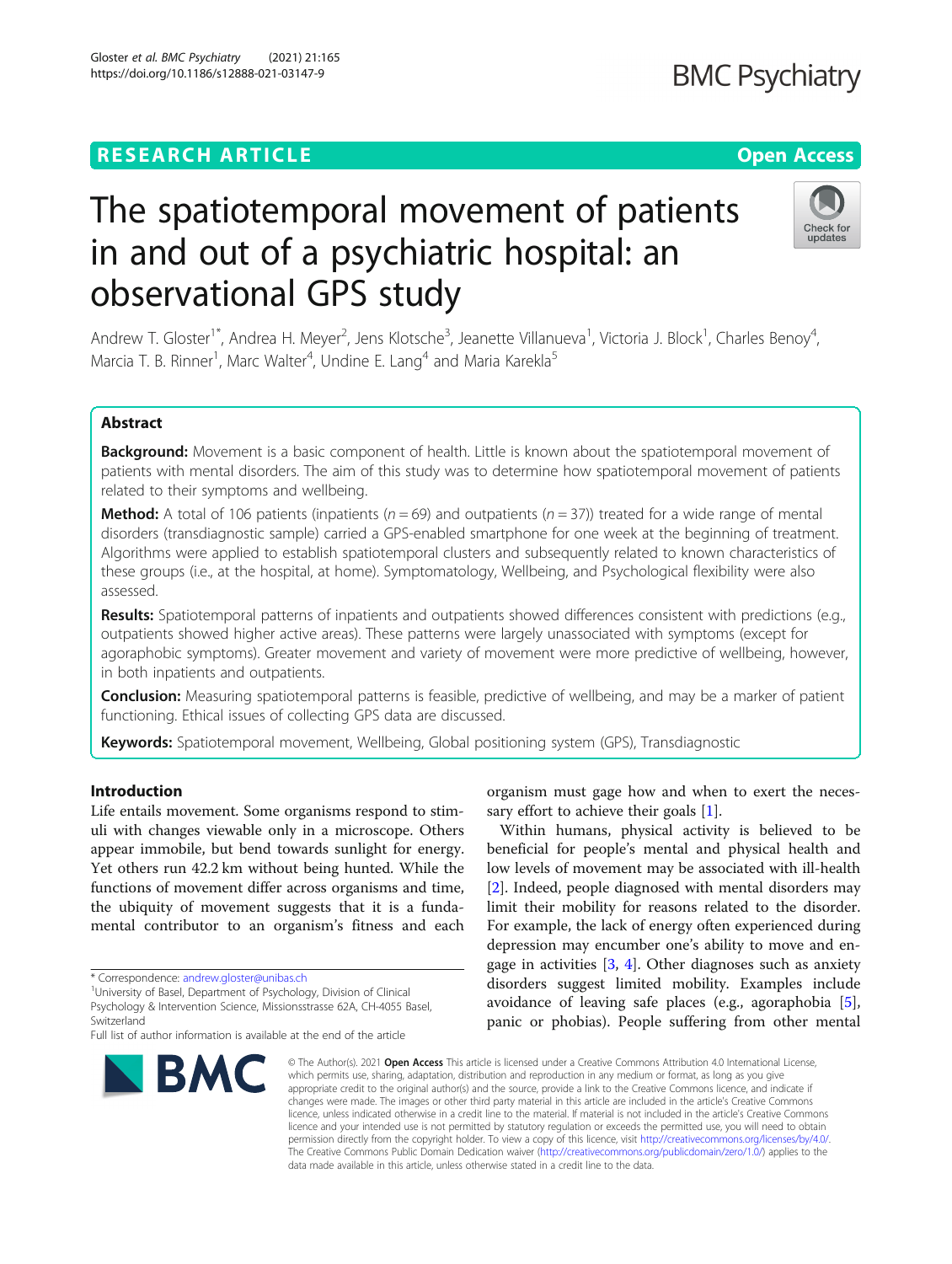disorders may limit their mobility due to pain or other bodily sensations (i.e., somatic symptom disorder) [\[6](#page-8-0)]. Yet others may not limit the quantity of their movement, but rather the variability of the places they visit. This may be due to lack of energy, or in the desire to avoid having symptoms detected by others such as in obsessive-compulsive disorder, social anxiety, or psychosis. To date, it remains unclear how spontaneous movement during the navigation of daily life is impacted in patients presenting for treatment.

It is also unclear how restricted or stereotypical movement patterns, if they exist, are associated with patients' wellbeing. That is, the degree to which one experiences positive feelings (emotional wellbeing), and functions well in one's own life (psychological wellbeing) and the community (social wellbeing) [\[7](#page-9-0)]. Although the relationship between physical movement and wellbeing is unknown in patients, studies on exercise in the general population suggest that higher levels of wellbeing could be associated with movement patterns. Conversely, given that wellbeing and symptomatology are not simply opposites, there may be no relationship between wellbeing and movement.

How people respond to their symptoms mitigates their impact [[8\]](#page-9-0). Therefore, when exploring the importance of patients' movement, it is also important to examine how movement patterns relate to psychological responses that contribute to mental health. One such variable is psychological flexibility, or the ability to be psychologically present while engaging in the things one deeply cares about despite uncomfortable thoughts or emotions [[9,](#page-9-0) [10\]](#page-9-0). It is probable, though untested, that someone high in psychological flexibility is more likely to engage in the varied activities that serve their chosen values and this might be reflected in their movement patterns.

Given that very little is known about the broader swath of spontaneous spatiotemporal movements of patients with mental disorders – and their association with wellbeing and psychological flexibility – it is important to understand whether such a basic contributor of health as physical movement patterns is compromised in patients with mental disorders. To our knowledge, information on the natural spatiotemporal movements of participants (i.e., using the Global Positioning System [GPS]) diagnosed with a mental disorder have been limited to studies that included either non-clinical participants [[11](#page-9-0)], or only a handful of patients [\[12](#page-9-0)], and no studies exist that examine this information across various diagnoses and treatment modalities (i.e., inpatient and outpatient treatment).

Thus, the aim of this study is to document patients' spatiotemporal movement (e.g., how much participants move and in which way) during the first week of treatment. To add to the generalizability of the findings,

transdiagnostic patients were examined in two different treatment settings, namely inpatients and outpatients. As a proof of method, we hypothesized that outpatients would have greater indices of spatiotemporal activity than inpatients (Hypothesis 1). Further, we hypothesized that independent of treatment modality, lower levels of symptomatology (Hypothesis 2) and higher levels of wellbeing and psychological flexibility (Hypothesis 3) would be associated with spatiotemporal patterns.

# **Methods**

# Design

GPS data collection occurred within a seven-day-Event Sampling Methodology (ESM) phase within a longitudinal, controlled clinical effectiveness trial [[13](#page-9-0)].

## **Participants**

Participants ( $n = 106$ ; Inpatients:  $n = 69$ ; outpatients:  $n =$ 37) were recruited from two specialized units within a psychiatric hospital with an open-door policy in Switzerland, from ongoing intake procedures. Inclusion criteria were:  $\geq 18$  years, ability to speak German. Exclusion criteria were: acute suicidal intent, acute substance dependency, active mania, and inability to read or complete assessments. Otherwise, all diagnoses were eligible (e.g., Affective Disorders, Anxiety Disorders, Somatoform Disorders, Mood Disorders, Anxiety-stress related Disorders, Somatic Disorders, Obsessive-Compulsive Disorder, Impulse Control Disorders, and Personality Disorders). Participants completed informed consent and were explicitly informed about and consented to GPS data collection.

#### Procedure

Participants carried a study-issued smartphone (i.e., not their personal phone), which was set to automatically collect GPS data as soon as the smartphone was turned on to avoid data loss if the phone was shut down during the assessment week. Participants were instructed to carry the phone with them during the study week. Participants explicitly gave permission to activate GPS on the study phones. They were informed that the studyphones (with disabled wi-fi and no SIM-card) would not be trackable and location data would be saved locally on the phone. Patients were free to leave the ward any time. Further, all patients were highly encouraged to partake in individual engagement exercises, which involved engaging in activities that kept them in contact with the important aspects of their life. Most patients went home weekends and some went home nights.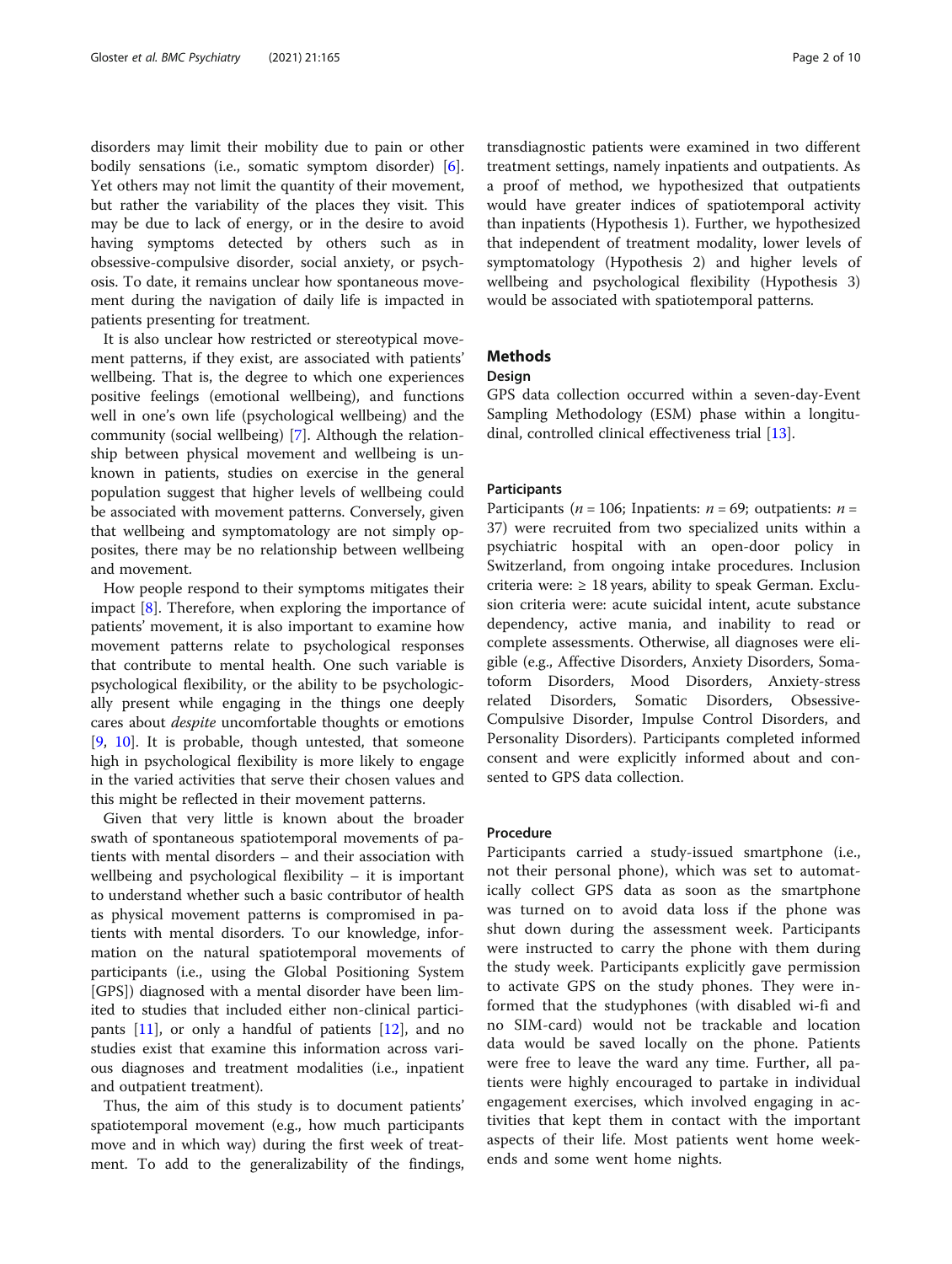# Assessments

# GPS

GPS data was automatically logged every five seconds as a balance between high frequency data collection and battery life. GPS data were subsequently converted for analysis (latitude, longitude, date, time of day). GPS data for one patient on one particular day were only included if ≥ 1000 signals were available, which corresponded to GPS data for at least 1.4 h per day. The theoretically maximum number of GPS points was 17,280 for 24 h with recordings every 5 s. Subsequently, the ST-SBCAN algorithm – a state-of-the-art density-based clustering algorithm [\[14](#page-9-0)] – was applied individually for each patient and day and the obtained spatiotemporal clusters were merged with the GPS coordinates of the hospital (in the case of inpatient) and home (in case of outpatient) location of each patient. Coordinates of the hospital and home were defined in decimal degrees, and all destinations with centroid coordinates within a radius of 200 m of the hospital or home coordinates were given the respective label. All data points included in any estimated cluster (see below) were labeled by "not intransit". Finally, all data points that were not included in any of the estimated clusters were grouped in one cluster labelled "in-transit" to indicate that patient were moving between two clusters.

# **Questionnaires**

Symptoms were assessed using the Brief Symptom Checklist (BSCL) [\[15](#page-9-0)], a 53-item self-report inventory measuring levels of psychopathology on a scale from 0 (not at all) to 4 (extremely). The nine subscales show sufficient to good internal consistency (Cronbach's  $\alpha$  = .75 to .90). Wellbeing was assessed using the Mental Health Continuum – Short Form (MHC-SF) [\[7\]](#page-9-0), a selfreport inventory consisting of 14 items that show high internal consistency (Cronbach's  $\alpha$  > .80). Each item assesses how often a statement was true during the past month, ranging from 0 (never) to 5 (almost every day). Psychological flexibility was measured using the Psyflex scale ([[16\]](#page-9-0); Gloster AT, Block VJ, Klotsche J, Villanueva J, Rinner MTB, Benoy C, et al: Psy-Flex: A Contextually Sensitive Measure of Psychological Flexibility, In review) which measures core skills of psychological flexibility on a scale from 1 (very rarely) to 5 (very often). The Psyflex shows very high internal consistency (Raykov's  $r =$ 0.91) and produces a single score with higher scores indicating better psychological flexibility qualities.

# Data processing

Patients with more than 1000 GPS coordinates per day were included into the analysis. The ST-DBSCAN algorithm was used to identify unique destinations for each patient within a day [\[17](#page-9-0)]. The ST-DBSCAN algorithm contains three parameters that had to be assigned before estimating unique destinations: spatial distance, temporal distance, and number of points needed to form a cluster (see Additional file [2](#page-8-0) for details). Thus, a destination was comprised of at least 10 data points which were all within a Euclidean distance of 200 m with a temporal proximity of 20 min [[12](#page-9-0)]. The following measures were calculated from the GPS data points for each patient and day after completing the ST-DBSCAN algorithm (see Fig. [1](#page-3-0) for an example).

- a) The *individual hull area*, *i.e.* the area (in  $km^2$ ) under the minimum convex polygon that includes all GPS data points of a unique cluster. It is the shortest possible line that surrounds all GPS points of a unique cluster with an outward curvature. The resulting area does not have any indentation.
- b) The total individual hull area (in  $km<sup>2</sup>$ ) is the sum over all individual hull areas across one day.
- c) The total hull area (total activity area; in  $km^2$ ) is the area under the minimum convex polygon (see explanation above for the individual hull area) that includes all GPS data points across one day (disregarding unique clusters). The total hull area is always greater or equal to the sum over all individual hull areas.
- d) The distance travelled within destinations is the cumulative distance (in km) among all GPS data points within a cluster.
- e) The distance travelled across the entire day is the cumulative distance (in km) across all GPS data points, disregarding unique clusters.
- f) The time spent within a cluster (in minutes).
- g) The variability measures entropy and normalized *entropy* [\[11\]](#page-9-0). It is a measure to describe the variability of the time within a destination for a patient at a given day. For more details, see Saeb et al. [\[11](#page-9-0)]. A high entropy means that the patient has spent his/her time more evenly distributed over the clusters per day. In contrast, low entropy values mean that the time spent within a cluster varies within a patient at a given day.
- h) The location variance is a summary measure of the statistical variances of latitude and longitude [[11](#page-9-0)] to determine the variability in patient's destination. "In transit" destinations were not included in the calculation of location variance. Location variance is estimated by the logarithm of the sum of variances of latitude and longitude per patient and day.

The ST-DBSCAN function and all other functions necessary to calculate the measures mentioned above were taken from the statistical software R [[18\]](#page-9-0).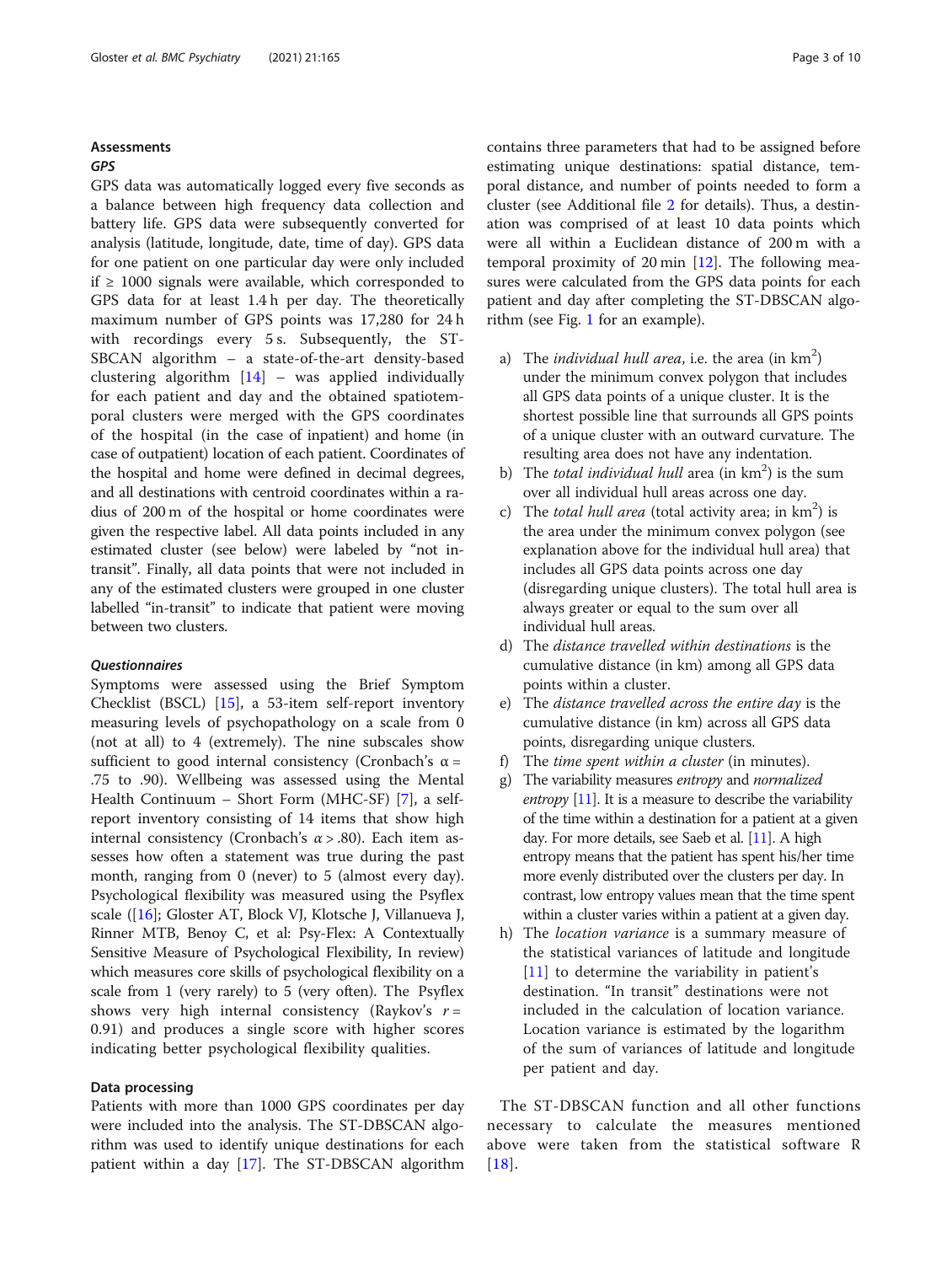<span id="page-3-0"></span>

3=violet, 4=red (carmine), 5=green, 6=yellow

# **Statistics**

Descriptive statistics included mean and standard deviation and median and interquartile range (25th percentile and 75th percentile). Due to the hierarchical nature of the data (clusters within patients per day), we used weighted statistics, i.e., patients with more clusters gave more weight to the calculated statistics. Results are reported for the entire sample, inpatients and outpatients, as well as for different types of destinations. The home address was not known for some patients ( $n = 17$ , covering 52 days) hence the cluster status could not be unequivocally allocated. P-values are based on Mann-Whitney test (comparison between in- and outpatients) and Spearman rank correlation coefficients (associations with continuous variables), whereby spatiotemporal data were first averaged across all clusters and days to obtain one value per patient.

# Results

# Patients and days

Data from 106 patients were available for this study. The mean age was  $34.8$  years (SD =11.4, median = 32.3) and 56 (52.8%) of the patients were males (Table 1). The sample included 69 inpatients and 37 outpatients. The total number of days analyzed was 448, with an average of 3.7 (SD = 2.1, median = 3) days per patient. The mean number of GPS signals recorded was 5.4 (SD = 2.4, median = 5.2) per minute resulting in a mean number of 6′ 013 GPS signals per patient and day. The mean percentage of time covered by GPS recordings over 24 h was 62% (SD = 34.2%, median = 58%, minimum = 8%, maximum = 100%) with inpatients covering on average a lower percentage of time by GPS recordings (mean = 46.1%,  $SD = 25.7$ , median = 39.4%) than outpatients  $(mean = 81.3\%, SD = 33.2, median = 84.7\%).$ 

# **Table 1** Patient characteristics  $(n = 84)$

|                         | n/mean         | $\%$ |
|-------------------------|----------------|------|
| Sex                     |                |      |
| Female                  | 38             | 46.2 |
| Male                    | 46             | 54.8 |
| Age (years)             |                |      |
| Mean                    | 34.2           |      |
| <b>SD</b>               | 11.1           |      |
| $Min - Max$             | $17.7 - 64.1$  |      |
| Marital status          |                |      |
| Married/partnership     | 26             | 31   |
| Single                  | 38             | 45   |
| Divorced/ separated     | 5              | 6    |
| No information          | 15             | 18   |
| Adults in the household |                |      |
| None                    | $\overline{2}$ | 2    |
| One                     | 23             | 27   |
| Two                     | 20             | 24   |
| More than two           | 22             | 26   |
| No information          | 17             | 20   |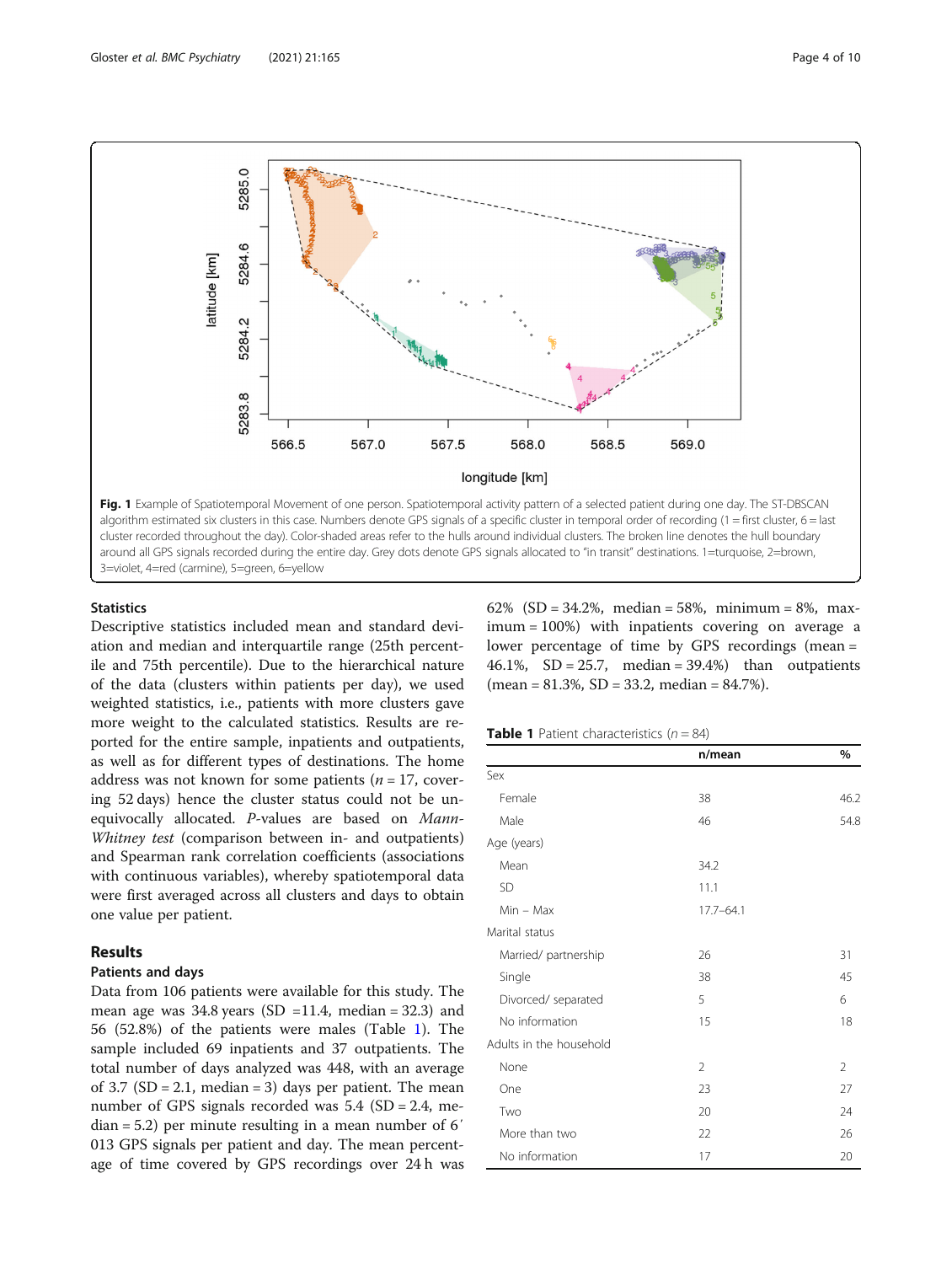# <span id="page-4-0"></span>Number of clusters

A total of 3769 clusters were identified, using the parameter settings from the ST-DBSCAN algorithm as described in the methods section. Of these, 3482 (92%) referred to "not in-transit" and 287 (8%) to "in transit" destinations (i.e., participants were moving too fast to be attributed to any other cluster and therefore were in transit). The proportion of "in transit" destinations was somewhat higher for outpatients (152 [8.8%] of 1728) compared to inpatients (135 [6.6%] of 2041). The mean number of destinations for a patient within a day was 8.4 and hardly varied between in- and outpatients (Table 2). The average number of destinations per day was higher in outpatients than inpatients for home locations (1.7 versus 0.6), locations other than home or hospital (5.0 versus 2.9), and in transit (0.8 versus 0.5) but much lower for the destination "at the hospital" (0.1 versus 3.8).

Home destinations made up 13% of all destinations and were more frequent in outpatients (20%) than inpatients (6.8%). In inpatients, hospital destinations made up almost half (46%) of all destinations, in outpatients in

Table 2 Number of destinations and number of destinations per day estimated by the parameter setting  $eps1 = 200$  m,  $eps2 = 20$ min and minpts = 10 of the ST-DBSCAN algorithm

|                                                                                   | <b>Inpatients</b>   | <b>Outpatients</b>                        | p value                         | All                    |
|-----------------------------------------------------------------------------------|---------------------|-------------------------------------------|---------------------------------|------------------------|
|                                                                                   | $(n = 53)$          | $(n = 31)$                                | (inpatients versus outpatients) | $(n = 84)$             |
| Total number of destinations                                                      | 2041 (100.0%)       | 1728 (100.0%)                             |                                 | 3769 (100.0%)          |
| at home                                                                           | 139 (6.8%)          | 345 (20.0%)                               | < 0.001                         | 484 (12.8%)            |
| at hospital                                                                       | 932 (45.7%)         | 14 (0.8%)                                 |                                 | 946 (25.1%)            |
| at other location                                                                 | 726 (35.6%)         | 996 (57.6%)                               |                                 | 1722 (45.7%)           |
| in transit                                                                        | 135 (6.6%)          | 152 (8.8%)                                |                                 | 287 (7.6%)             |
| location unclear <sup>a</sup>                                                     | 109 (5.3%)          | 221 (12.8%)                               |                                 | 330 (8.8%)             |
| Average number of destinations per patient and day <sup>b</sup>                   | 8.2(4.5)            | 8.6(6.0)                                  |                                 | 8.4(5.2)               |
|                                                                                   | $8(5-10)$           | $8(4-12)$                                 | 0.935                           | $8(5-11)$              |
| at home <sup>b</sup>                                                              | 0.6(1.3)            | 1.7(1.9)                                  |                                 | 1.1(1.7)               |
|                                                                                   | $0(0-0)$            | $1(0-3)$                                  | < 0.001                         | $0(0-2)$               |
| at hospital <sup>b</sup>                                                          | 3.8(3.2)            | 0.1(0.3)                                  |                                 | 2.1(3.0)               |
|                                                                                   | $3(1-6)$            | $0(0-0)$                                  | < 0.001                         | $0(0-4)$               |
| at other location <sup>b</sup>                                                    | 2.9(4.0)            | 5.0(5.6)                                  |                                 | 3.8(4.9)               |
|                                                                                   | $2(0-4)$            | $3(0-8)$                                  | < 0.001                         | $2(0-6)$               |
| in transitb                                                                       | 0.5(0.5)            | 0.8(0.4)                                  |                                 | 0.6(0.5)               |
|                                                                                   | $1(0-1)$            | $1(1-1)$                                  | < 0.001                         | $1(0-1)$               |
| location uncleara,b                                                               | 0.4(1.8)            | 1.1(3.0)                                  |                                 | 0.7(2.4)               |
|                                                                                   | $0(0-0)$            | $0(0-0)$                                  | 0.002                           | $0(0-0)$               |
| Summed activity area (sum of all individual cluster areas) ( $km^2$ ) 15.1 (83.9) |                     | 106.4 (496.3)                             |                                 | 55.8 (340.0)           |
|                                                                                   |                     | $0.30(0.04 - 2.36)$ 2.12 $(0.25 - 10.14)$ | < 0.001                         | $0.69$ $(0.06 - 3.72)$ |
| Percent time within a cluster with respect to the recorde total time              |                     |                                           |                                 |                        |
| at home <sup>b</sup>                                                              | 7.3(14.4)           | 29.6 (31.0)                               |                                 | 15.5 (24.4)            |
|                                                                                   | $0.0(0.0-6.6)$      | 31.2 (0.0-57.8)                           | < 0.001                         | $0.0 (0.0 - 30.4)$     |
| at Hospital <sup>b</sup>                                                          | 45.9 (28.2)         | 0.6(2.1)                                  |                                 | 29.2 (31.4)            |
|                                                                                   | 43.1 (22.1–71.2)    | $0.0(0.0-0.0)$                            | < 0.001                         | $16.5(0.0-56.5)$       |
| at other location <sup>b</sup>                                                    | 22.3 (20.0)         | 22.1 (23.8)                               |                                 | 22.2 (21.3)            |
|                                                                                   | $18.3(3.7 - 33.6)$  | 13.0 (0.0-43.5)                           | 0.586                           | 17.6 (3.2-37.0)        |
| in transitb                                                                       | 20.0 (18.6)         | 26.6 (16.9)                               |                                 | 22.4 (18.2)            |
|                                                                                   | $16.1$ $(2.7-30.6)$ | 25.7 (14.3-41.3)                          | 0.058                           | $20.2$ (5.1-32.6)      |
| location uncleara,b                                                               | 4.6(16.1)           | 21.1 (37.0)                               |                                 | 10.7(26.9)             |
|                                                                                   | $0.0(0.0-0.0)$      | $0.0 (0.0 - 55.1)$                        | 0.084                           | $0.0(0.0-0.0)$         |

<sup>a</sup> Locations unclear since home address not known and cluster status therefore not unequivocally attributable

 $<sup>b</sup>$  Statistics denote mean (SD) at first row, and median (25. – 75. percentile) at second row</sup>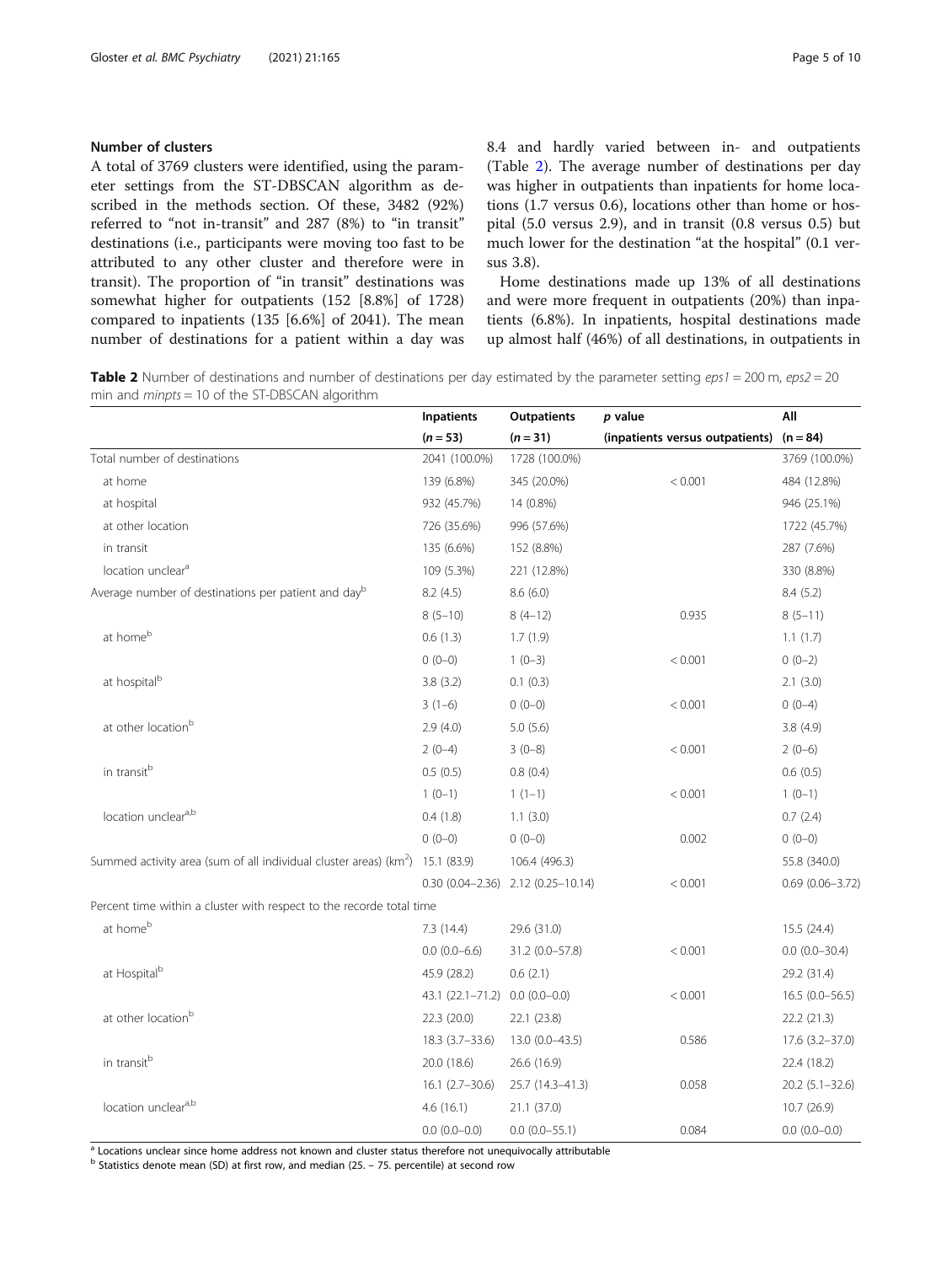contrast only 0.8%. Finally, 46% of all destinations concerned destinations other than "in transit", "at home", "at the hospital", or "location unclear" and this percentage was clearly higher in outpatients (58%) than inpatients (36%).

A sensitivity analysis was performed by selecting only patients for whom more than 60% of all daily GPS signals were recorded. This was done in order to assess the influence of missing GPS recordings on the results. In total 233 (out of 448) days (1636 destinations) were excluded this way. We then generated an additional table (see Additional file [1](#page-8-0)), which corresponded to Table [2](#page-4-0) of the manuscript but was based on the restricted dataset. The basic parameters such as the distribution of the frequency destinations within a day, the time spent within a destination or the percentage of time within a cluster in outpatients were all comparable between these two approaches (Additional file [1](#page-8-0)). The relative number of "hospital" destinations in inpatients dropped somewhat in favor of the other destinations.

# Properties of destinations

The distributions of properties of destinations were highly skewed. As expected, the total activity area was larger than the sum across all individual cluster areas (median,  $1.08 \text{ km}^2$  $1.08 \text{ km}^2$  versus  $0.69 \text{ km}^2$ , Table 2 and Additional file [2\)](#page-8-0). Outpatients showed a considerably higher summed individual activity area (median,  $2.12 \text{ km}^2$ ) compared to inpatients (median, 0.30 km<sup>2</sup>). Outpatients spent 31% (median) of the day within the home destination, whereas inpatients were in median 0% of the time at home. In contrast, inpatients spent almost half of the day in the hospital (median 43.1%) and outpatients not (median 0%). In addition, outpatients were significantly more time of the day in transit (median 25.7% versus 16.1%). See Additional file [2](#page-8-0) for additional properties of the destinations. In summary, all the results are in line with the expectation about the difference between inpatients and outpatients (i.e., higher mobility and larger activity area).

# Relation between spatiotemporal movement and symptomatology (hypothesis 2)

The type of symptomatology that was most closely related to spatiotemporal movement was phobic anxiety, such that higher levels of anxiety was associated with less activity area, individual activity area, location variance, and distance traveled. No other type of symptomatology was associated with more than one pattern of spatiotemporal movement. Higher levels of depression were associated with less individual activity area whereas higher levels of obsessive-compulsive symptoms, aggressiveness, and psychotic symptoms were associated with higher normalized entropy. See Table [3](#page-6-0) and Fig. [2.](#page-7-0)

# Relation between spatiotemporal movement and wellbeing and psychological flexibility (hypothesis 3)

In contrast to symptoms, wellbeing and psychological flexibility were consistently associated with patients' spatiotemporal movement patterns. In particular higher levels of emotional wellbeing and to a lesser degree psychological wellbeing were associated to most spatiotemporal patterns. Social wellbeing was not associated with any spatiotemporal pattern. Finally, the more psychologically flexible patients were, the greater their summed activity area, location variance, and individual activity area. See Table [3](#page-6-0) and Fig. [2.](#page-7-0)

# **Discussion**

This study is the first to examine the spatiotemporal characteristics of a large group of patients treated in both inpatient and outpatient contexts. Results showed that an algorithm can differentiate logical patterns in the spatiotemporal movement of both patient groups. Symptomatology, with the exception of agoraphobic anxiety, was not consistently related to spatiotemporal movements. In contrast, measures of wellbeing and psychological flexibility were consistently related, with variability of movement emerging as the most consistent relation. This study provides a benchmark for spatiotemporal characteristics of patients presenting for treatment, which can serve as a possible marker for patient functioning.

The differences we documented in spatiotemporal movement patterns for inpatients and outpatients were logical. For example, compared to inpatients, outpatients had a greater number of destinations at home, other locations, and fewer destinations at the hospital. In sum, these results demonstrate both the feasibility and proof of method for using GPS as a passive, non-intrusive assessment of spatiotemporal movement when patients present for treatment.

Results also showed that higher depressive symptoms were related to small activity area. These results were consistent with a-priori predictions and lend support to the validity of using GPS to measure spatiotemporal movement. In addition, normalized entropy, a measure of variability, was not related to symptoms in general. This was consistent with predictions. Given the paucity of GPS-based research in patients diagnosed with mental disorders, care should be taken when interpreting the other significant relations.

In contrast to symptomatology, patient's movement patterns are most consistently associated with wellbeing, in particular emotional wellbeing (medium effect size). This is consistent with our prediction and with studies that have reported an association between overall purposeful physical activity and wellbeing [\[19](#page-9-0)]. Also, partially consistent with our predictions was the observed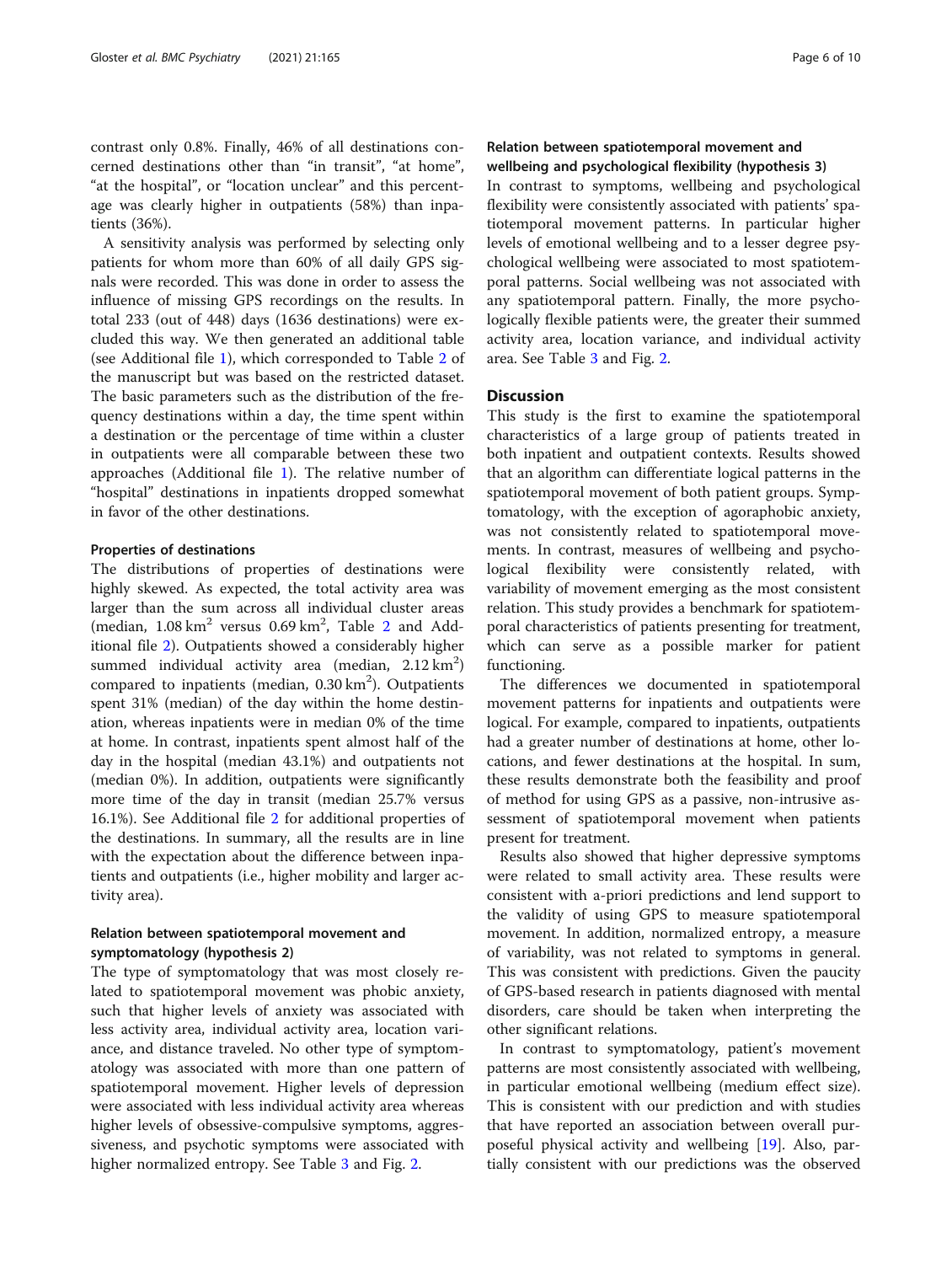<span id="page-6-0"></span>

|                                                                                                                                        | points) (km <sup>2</sup> ) | (area of convex hull<br>area across all data<br>Total activity area | the entire day<br>Distanc<br>(km) | travelled across<br>Ф | Summed activity<br>area (sum of all<br>areas) (km <sup>2</sup> ) | individual cluster | Location<br>variance |       | Entropy |       | Normalized<br>entropy |       | activity area<br>(km <sup>2</sup> )<br>Individual |       | destinations<br><b>Distance</b><br>(km | travelled within | cluster (min)<br>within a | Length of stay |
|----------------------------------------------------------------------------------------------------------------------------------------|----------------------------|---------------------------------------------------------------------|-----------------------------------|-----------------------|------------------------------------------------------------------|--------------------|----------------------|-------|---------|-------|-----------------------|-------|---------------------------------------------------|-------|----------------------------------------|------------------|---------------------------|----------------|
|                                                                                                                                        |                            | p                                                                   |                                   | p                     |                                                                  | p                  | ⊾                    | đ     | ĥ.      | d     |                       | p     | ×.                                                | đ     |                                        | p                |                           | Ω              |
| BSCL - Total                                                                                                                           | $-0.14$                    | 0.217                                                               | $-0.03$                           | 0.789                 | $-0.17$                                                          | 0.132              | 0.14                 | 0.204 | 0.08    | 0.454 | 0.18                  | 0.101 | $-0.18$                                           | 0.098 | $-0.12$                                | 0.265            | $-0.07$                   | $0.55^{\circ}$ |
| Somatization                                                                                                                           | $-0.08$                    | 0.487                                                               | 0.02                              | 0.840                 | $-0.09$                                                          | 0.415              | $-0.06$              | 0.583 | Ξ       | 0.318 | 0.13                  | 0.255 | $-0.11$                                           | 0.304 | $-0.06$                                | 0.564            | 0.01                      | 0.895          |
| Obsessive-compulsive                                                                                                                   | $-0.08$                    | 0.464                                                               | 0.02                              | 0.890                 | $\frac{1}{2}$                                                    | 0.304              | $-0.12$              | 0.270 | 0.21    | 0.059 | 0.22                  | 0.050 | $-0.14$                                           | 0.209 | $-0.10$                                | 0.393            | $-0.18$                   | 0.107          |
| Interpersonal sensitivity                                                                                                              | $-0.11$                    | 0.326                                                               | 0.01                              | 0.948                 | $-0.12$                                                          | 0.275              | $-0.11$              | 0.337 | Ξ       | 0.316 | 0.20                  | 0.064 | $-0.14$                                           | 0.213 | $-0.11$                                | 0.317            | $-0.07$                   | 0.534          |
| Depression                                                                                                                             | $-0.18$                    | 0.096                                                               | $-0.09$                           | 0.402                 | $-0.21$                                                          | 0.057              | $-0.17$              | 0.127 | 0.08    | 0.469 | 0.16                  | 0.140 | $-0.22$                                           | 0.042 | $-0.18$                                | 0.113            | $-0.08$                   | 0.485          |
| Anxiety                                                                                                                                | $-0.07$                    | 0.534                                                               | 0.04                              | 0.729                 | $-0.09$                                                          | 0.439              | $-0.11$              | 0.320 | 0.18    | 0.102 | 0.16                  | 0.152 | $-0.12$                                           | 0.291 | $-0.10$                                | 0.370            | $-0.08$                   | 0.480          |
| Hostility                                                                                                                              | $-0.09$                    | 0.408                                                               | $-0.04$                           | 0.693                 | $-0.10$                                                          | 0.348              | $-0.12$              | 0.273 | 0.12    | 0.262 | 0.22                  | 0.045 | $-0.12$                                           | 0.299 | $-0.13$                                | 0.256            | $-0.11$                   | 0.337          |
| Phobic Anxiety                                                                                                                         | $-0.25$                    | 0.023                                                               | $-0.14$                           | 0.206                 | $-0.26$                                                          | 0.018              | $-0.26$              | 0.017 | 0.05    | 0.665 | 0.15                  | 0.169 | $-0.28$                                           | 0.012 | $-0.22$                                | 0.044            | $-0.07$                   | $0.50^\circ$   |
| Paranoid ideation                                                                                                                      | $-0.10$                    | 0.378                                                               | 0.02                              | 0.844                 | $-0.12$                                                          | 0.291              | $-0.11$              | 0.344 | 0.09    | 0.425 | 0.13                  | 0.230 | $-0.14$                                           | 0.193 | $-0.08$                                | 0.446            | $-0.05$                   | 0.634          |
| Psychoticism                                                                                                                           | $-0.10$                    | 0.350                                                               | $-0.01$                           | 0.945                 | $-0.14$                                                          | 0.221              | $-0.13$              | 0.253 | 0.09    | 0.419 | 0.23                  | 0.038 | $-0.15$                                           | 0.183 | $-0.10$                                | 0.379            | $-0.08$                   | 0.460          |
| MHC-SF - Total                                                                                                                         | 0.19                       | 0.087                                                               | 0.18                              | 0.113                 | 0.22                                                             | 0.044              | 0.26                 | 0.019 | $-0.19$ | 0.078 | $-0.20$               | 0.070 | 0.24                                              | 0.030 | 0.29                                   | 0.009            | 0.02                      | 0.839          |
| Emotional Wellbeing                                                                                                                    | 0.28                       | 0.009                                                               | 0.25                              | 0.022                 | 0.31                                                             | 0.004              | 0.32                 | 0.003 | $-0.05$ | 0.641 | $-0.20$               | 0.067 | 0.30                                              | 0.005 | 0.27                                   | 0.013            | 0.04                      | 0.710          |
| Psychological Wellbeing                                                                                                                | 0.13                       | 0.225                                                               | $\overline{0}$ .                  | 0.344                 | 0.16                                                             | 0.157              | 0.22                 | 0.044 | $-0.25$ | 0.021 | $-0.19$               | 0.086 | 0.19                                              | 0.088 | 0.24                                   | 0.031            | 0.02                      | 0.854          |
| Social Wellbeing                                                                                                                       | 0.09                       | 0.418                                                               | Ξ                                 | 0.332                 | 0.12                                                             | 0.284              | 0.16                 | 0.143 | $-0.18$ | 0.103 | $-0.15$               | 0.179 | 0.13                                              | 0.242 | 0.21                                   | 0.055            | $-0.01$                   | 0.923          |
| Psychological Flexibility                                                                                                              | 0.21                       | 0.062                                                               | 0.16                              | 0.140                 | 0.24                                                             | 0.028              | 0.26                 | 0.018 | $-0.15$ | 0.187 | $-0.15$               | 0.167 | 0.23                                              | 0.034 | 0.21                                   | 0.052            | 0.16                      | 0.150          |
| Note: ST-DBSCAN parameter setting: eps1 = 200 m, eps2 = 20 min and minpts = 10; r = Spearman rank correlation coefficient; p = p-value |                            |                                                                     |                                   |                       |                                                                  |                    |                      |       |         |       |                       |       |                                                   |       |                                        |                  |                           |                |

Table 3 Correlations of MHC-SF, BCL and Psy-Flex with estimated destinations based on the ST-DBSCAN algorithm Table 3 Correlations of MHC-SF, BCL and Psy-Flex with estimated destinations based on the ST-DBSCAN algorithm

= d :1 ₹ rsdə ist ä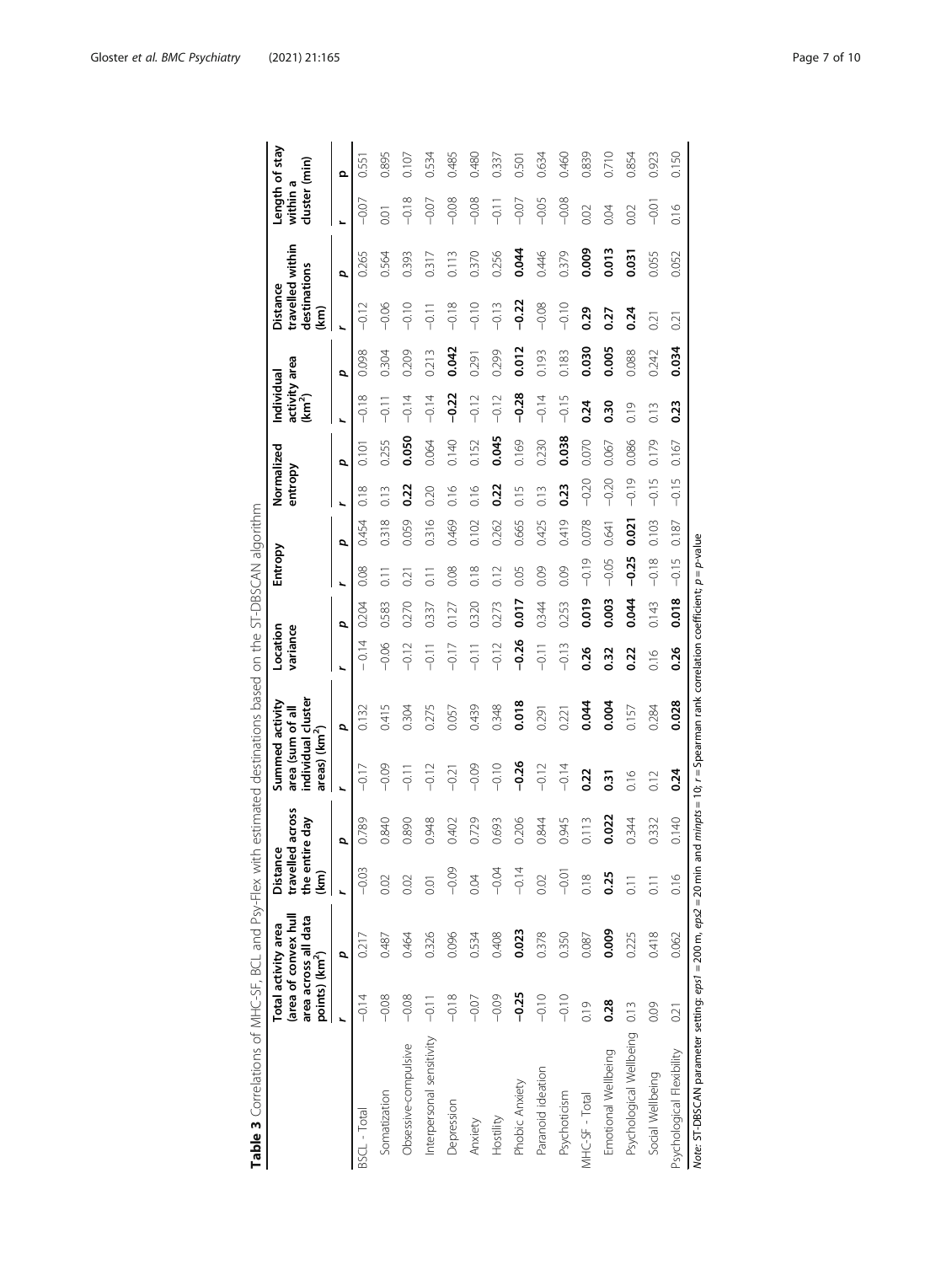<span id="page-7-0"></span>

individual activity area (left column) or location variance (right column)

association between spatiotemporal movement and psychological flexibility (medium effect size). Given that psychological flexibility describes the ability to engage in valued activities despite symptoms [[20\]](#page-9-0), it suggests a meaningful intervention target and assessment outcome.

The clinical implications of this study involve utilizing a data source that is readily produced by any patient with a smartphone. As research in this area progresses, it is conceivable that the meta-information of spatiotemporal clustering can be harnessed to help clinicians assess patterns and changes in patterns during treatment.

The potential of this approach lies in the ease of data collection. These potential advantages must be carefully balanced against concerns of ethics and data security [[21\]](#page-9-0), and these issues need to be considered fully and collaboratively by researchers, clinicians, and patients.

This study needs to be considered in light of several limitations. First, participants used study-issued smartphones, not their personal ones. Whereas this allowed us to maximize their data security and protect their privacy, we are unable to know whether this affected the degree to which they carried the phone. Second, we were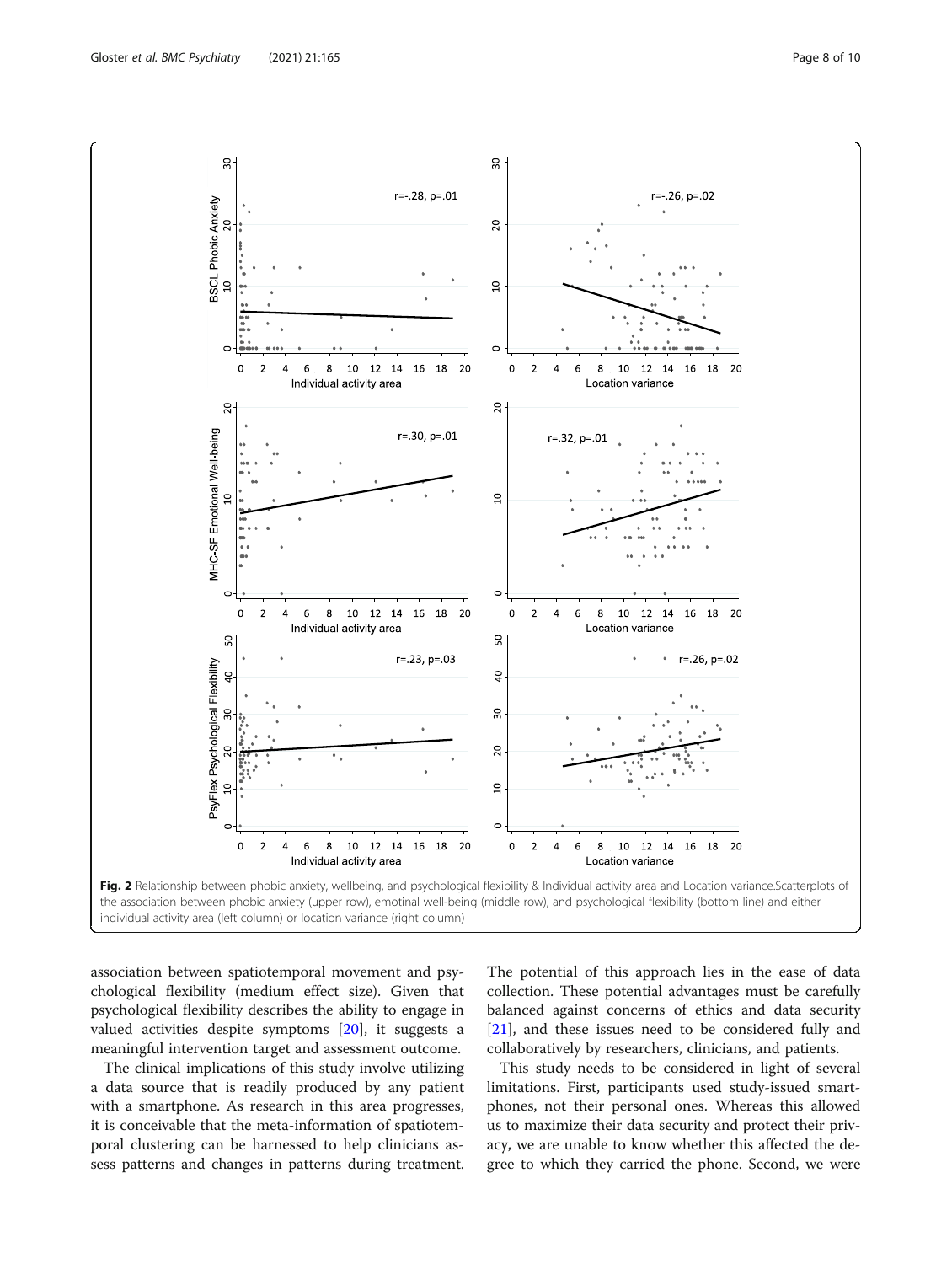<span id="page-8-0"></span>unable to validate that participants carried the phone with them wherever they went. Third, a patient was included into the study if at least 1000 signals were available on a particular day, which corresponds to 1.4 h of signals. The number of destinations and time within a destination may be underestimated if the signal was not recorded all day long. However, it is currently unknown what accounted for missing data (turning off the phone, poor cell reception, etc.) and whether and in what way this impacts the results. Future studies should focus on the reasons for missing GPS recordings.

These limitations notwithstanding, this is the first study to document the feasibility of collecting GPS data from a large group of routine patients treated both in inpatient and outpatient settings. The study also documented the robustness of these spatiotemporal algorithms as evidenced by the resulting logical differential patterns observed between inpatients and outpatients. Other algorithms might lead to different results and should be tested. This study contributes to literatures on mental health, digital health, and digital phenotyping [\[22](#page-9-0)–[24](#page-9-0)]. The results point to the fact that patterns of movement (e.g., distance, number of destinations, variability of destinations, etc.) may serve as a marker of functioning and wellbeing. By establishing the parameter of spatiotemporal movement and testing across diagnostic groups and treatment settings, this study and others like it, are consistent with current initiatives to identify processes relevant across diagnostic boundaries of mental illness and health (research domain criteria (RDoC)) [\[25](#page-9-0)]. Given the importance of physical movement on mental health [\[26](#page-9-0)], and for general health [1], more work in this area is warranted. Future studies should link the spatiotemporal parameters with finer grained assessments of patients' state levels of symptomatology, wellbeing, and other psychological processes that mediate their impact.

#### Abbreviations

GPS: Global Positioning System; ST-DBSCAN: Spatial Temporal Density-Based Spatial Clustering of Applications with Noise; ESM: Event Sampling Methodology

# Supplementary Information

The online version contains supplementary material available at [https://doi.](https://doi.org/10.1186/s12888-021-03147-9) [org/10.1186/s12888-021-03147-9.](https://doi.org/10.1186/s12888-021-03147-9)

Additional file 1 Table S1. Sensitivity analysis corresponding to Table 2 in the main article: Number of destinations and number of destinations per day estimated by the parameter setting  $eps1 = 200$  m,  $eps2 = 20$  min and  $m$ inpts = 10 of the ST-DBSCAN algorithm  $-$  based on a restricted dataset including only patients for whom more than 60% of all daily GPS signals were recorded.

Additional file 2 Table S2. Characteristics of the estimated destinations by the parameter set  $eps1 = 200$  m,  $eps2 = 20$  min and minpts = 10.

#### Acknowledgements

We wish to thank Fabio Coviello and Sonja Borner for their help in preparing the manuscript.

## Authors' contributions

Author ATG designed the study. Authors ATG and AM drafted the manuscript. Authors AM and JK performed the analyses. All authors contributed important intellectual content and critically revised the manuscript. All authors read and approved the final manuscript.

#### Funding

This research was supported by the Swiss National Science Foundation (SNF Grant # PP00P1\_163716/1 and PP00P1\_190082/1. The views expressed in this paper are those of the authors and not necessarily those of the funder. The funding body in no way influenced the authors in writing the manuscript.

#### Availability of data and materials

The raw data will not be publicly available because it contains information that could compromise the participant's privacy. Aggregated data that does not compromise privacy will be available from the author upon reasonable request.

# **Declarations**

#### Ethics approval and consent to participate

The study was registered with the ISRCTN: ISRCTN11209732 and approved by the Ethics Committee of northwestern and central Switzerland (Ethikkommission Nordwest- und Zentralschweiz; EKNZ): Project 165/13. Informed consent was obtained from all study participants in written form after participants read written study information materials and had the opportunity to clarify any questions. All methods were performed in accordance with the relevant guidelines and regulations.

#### Consent for publication

Not applicable.

#### Competing interests

The authors declare that they have no competing interests.

#### Author details

<sup>1</sup>University of Basel, Department of Psychology, Division of Clinical Psychology & Intervention Science, Missionsstrasse 62A, CH-4055 Basel, Switzerland. <sup>2</sup>University of Basel, Department of Psychology, Division of Clinical Psychology & Epidemiology, Basel, Switzerland. <sup>3</sup> German Rheumatism Research Center Berlin, Epidemiology unit and Charité Universitaetsmedizin Berlin, Institute for Social Medicine, Epidemiology and Health Economics, Berlin, Germany. <sup>4</sup>University Psychiatric Clinics (UPK), University of Basel, Basel, Switzerland. <sup>5</sup>University of Cyprus, Department of Psychology, Nicosia Cyprus.

### Received: 22 September 2020 Accepted: 23 February 2021 Published online: 24 March 2021

#### References

- Nathan R, Getz WM, Revilla E, Holyoak M, Kadmon R, Saltz D, et al. A movement ecology paradigm for unifying organismal movement research. Proceed Nat Acad Sci USA. National Academy of Sciences. 2008;105:19052–9.
- 2. Bize R, Johnson JA, Plotnikoff RC. Physical activity level and health-related quality of life in the general adult population: A systematic review. Preventive Med. Academic Press. 2007;45:401–15.
- 3. Mammen G, Faulkner G. Physical activity and the prevention of depression: a systematic review of prospective studies. Am J Prev Med. 2013 Nov;45(5): 649–57.
- 4. Vallée J, Cadot E, Roustit C, Parizot I, Chauvin P. The role of daily mobility in mental health inequalities: the interactive influence of activity space and neighbourhood of residence on depression. Soc Sci Med. 2011 Oct;73(8): 1133–44.
- 5. American Psychiatric Association. Anxiety Disorders. In: Diagnostic and Statistical Manual of Mental Disorders 5th ed. Washington D.C; 2013.
- 6. American Psychiatric Association. Somatic Symptom and Related Disorders. In: Diagnostic and Statistical Manual of Mental Disorders 5th ed. Washington D.C; 2013.